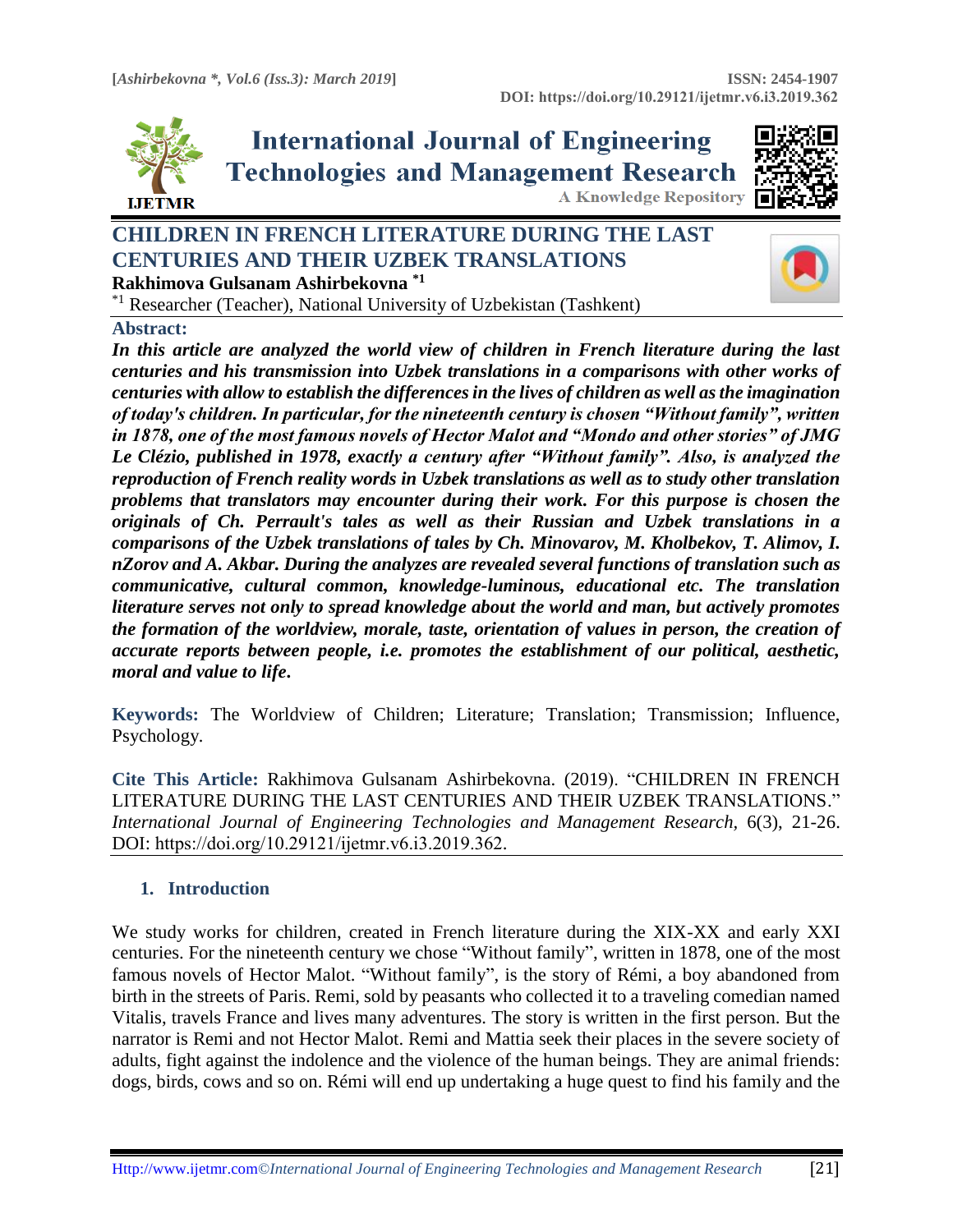encounters he will make on his itineraries will change his life. Remi's encounters with different characters provide the opportunity to look at the ways of life in the nineteenth century.

Comparisons of "Without family" with other works allow to establish the differences in the lives of children for centuries. For the twentieth century take, for example, Mondo and other stories of JMG Le Clézio, published in 1978, exactly a century after "Without family". Unlike Hector Malot, Le Clézio chose a third person narrative. The heroes of her stories are lonely children, they have no parents, do not know or do not go to school. Each story is the story of a "slice of life", the reader knows neither the past nor the future of the characters. The heroes of the news are dreamers and seekers of happiness. They find their balance in the heart of nature in harmony with the sky, the sun, the desert, the forest and the sea. However they also fight, like Remi and Mattia, against the malevolence and aggression of adults. All the stories that make up the collection are rich in teaching, they force us to think. One of the brilliant French modern writers, Bernard Friot is the author of the stories really for kids. He writes for the children, he writes them with them. He lives to write, imagine, dream with children. Bernard Friot, the author of fifty books, seeks to capture "the imagination of today's children" and transcribe it in his texts. One of his best New Pressed Stories (Milan, Junior Collection, 1991) is translated into Uzbek by the students of the National University of Uzbekistan and published this year. Today, in a time of globalization, literature is one of the means for the children and adolessants of our time to express their identity, to claim their right to speak, and to be heard in their diversity. The works of French writers for children intervene in reality, change minds and hearts, open a better world for both children and adults.

The works of French writers are translated into several world languages, including Uzbek. There are several functions of translation such as communicative, cultural common, knowledgeluminous, educational etc. The translation literature serves not only to spread knowledge about the world and man, but actively promotes the formation of the worldview, morale, taste, orientation of values in person, the creation of accurate reports between people, i.e. promotes the establishment of our political, aesthetic, moral and value to life.

The literary translation and especially its psychology influences at the same time on the spiritual and emotional world of the reader. There are several ways to disfigure psychology in literary works. The character speech is also a better way among others. The writer takes the opportunity to make known to the reader the psychology, the feelings, the conduct and the spirit, even the whole psychiological world of his character. To achieve his goal he speaks in the name of the character, expresses his opinion on an event or object. The character's speech is also used to individualize his character. This means of psychology exists, of course, in folklore, especially in the popular and literary tales of all peoples.

The role of French writers in the development of storytelling is invaluable. Among them we must mention Charles Perrault. Charles Perrault took care of the collection of French folk tales and the composition of literary tales himself. His stories were published in the years 1696-1697 and spread quickly in all countries. His stories were published several times in almost every language in the world and are still published. The merit of Charles Perrault in the field of tales "... is particularly emphasized by folklorists who have done several research on his work." [1,335]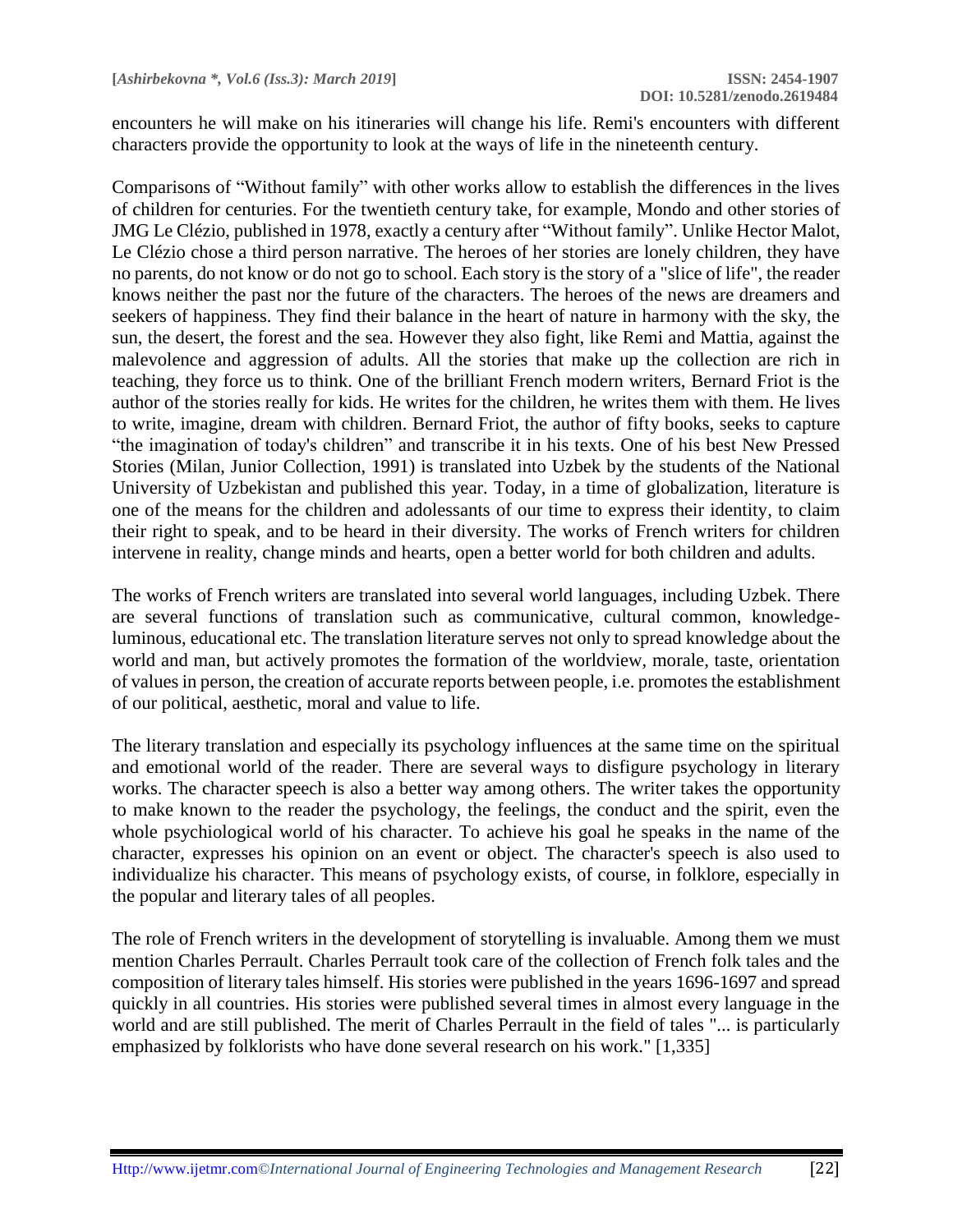Since the 1950s, Uzbek readers have been able to read French tales in their native language. The tales of Charles Perrault began to be translated first from Russian and, towards the independence of the Republic, from the original. During the 50s and 70s of the 20th century the best Uzbek poets Aziz Abdourazzoq and Choukroullo were also the best translators of Ch.Perrault's tales from their Russian versions.

In 1989 the translator Muhammad Kholbekov published the Uzbek version of the French literary tales under the name "Janob Segenning echkisi" (The goat of Mr. Seguin). The tales of Ch.Perrault "The Little Thumb", "The Booted Cat", "The Sleeping Beauty", "Cinderella or the Little Glass Slipper", "The Fairies", "Blue Beard" and "Riquet to the Tuft" have also found their place. [2]

By the translation of the tales of Ch.Perrault after the proclamation of independence took care of Ch. Minovarov (French in Uzbek), T. Alimov and Ilhom Zoer (Russian). A few tales by Ch.Perrault were translated into Uzbek several times, some of which are translated from French and Russian. We can cite some examples, such as "The Sleeping Beauty" and "Cinderella" (translations by M.Kholbekov and Ch.Minovarov - French, T.Alimov - Russian) and "Little Red Riding Hood" (Ch. Minovarov - French, I.Zorov - Russian) while some tales are translated from French by two translators like M.Kholbekov and Ch.Minovarov. Those are "The Sleeping Beauty", "Cinderella", "The Little Thumb", "The Booted Shat", "The Fairies", "Blue Beard", and "Riquet à la Houppe". It is very interesting and useful because the multitude of translations of the best copies of world literature or the retranslation of the same world works in one language is one of the factors used to improve the quality of translations and to create adequate translations.

The desire to achieve the best quality in translation continues unabated, "Faust" for example, knows in Russian 30 translations, while "Hamlet" is translated many times. "The last times in the translations we read simplimus written" made of English, German, French, we recognize in the translation the necessity of knowledge not only of the language of which one translates, but also of customs and traditions, lifestyles, characters and psychologies of people who speak this language. [3,5]

The strict observance of the nationality rules is one of the greatest demands of the literary translation of the masterpieces of literatures of foreign peoples. In recent years our translators have created adequate and unforgettable translations. Even the best translations, however, may have some inconveniences which may lead to disorientation of the nationality of the work.

We will try to analyze the reproduction of French reality words in Uzbek translations as well as to study other translation problems that translators may encounter during their work. For this purpose we chose the originals of Ch.Perrault's tales as well as their Russian and Uzbek translations. We have analyzed the Uzbek translations of tales by Ch.Minovarov, M.Kholbekov, T.Alimov, I.Zorov and A.Akbar. At first sight all the translations appear to be adequate and clear, but to their comparison with the originals some erraters appear. We will confirm our opinion in the example of analysis of the originals and translations of the tales "Little Red Riding Hood" and "Cinderella". "Little Red Riding Hood" is the most translated in Uzbek among the tales of Ch.Perrault. It is translated 7 (seven) times by translators such as Aziz Abdourazzoq, Choukroullo, T.Alimov, I.Zoirov and A.Akbar of its Russian versions, by Ch.Minovarov and M.Kholbekov of French. For example, "Little Red Riding Hood", in French: "One day his mother made pancakes and said to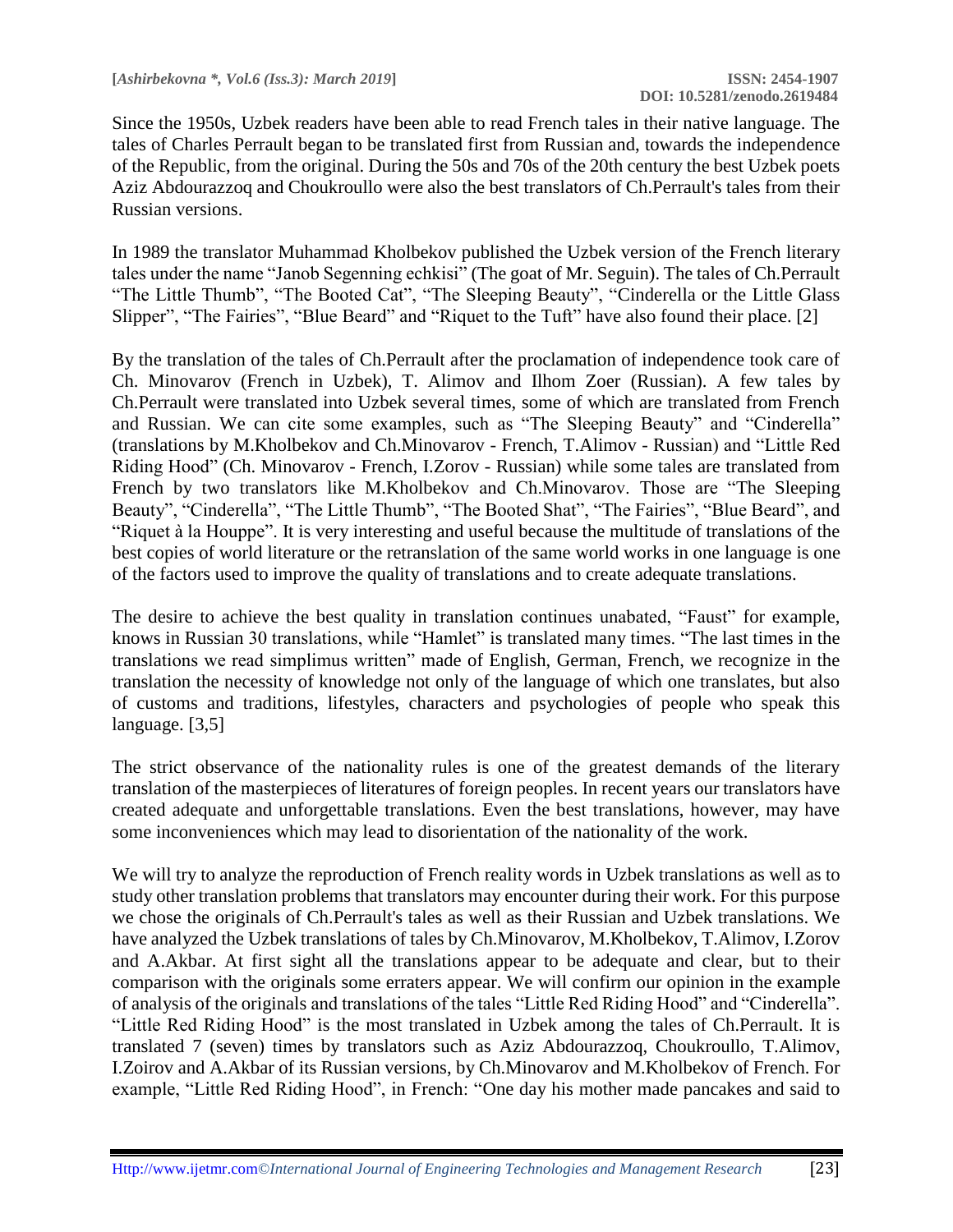his daughter: - Go see how your grandmother is sick and bring her a cake and this little pot of butter". [4,8] The translation of Ch.Minovarov: "O'zing balance sheet birga mana koulchalardan bou goes khourmatchadagi sarighmoydan olvolgin". [5,18] Russian translation: «Как-то раз испекла мама пирожок и сказала дочке: - Сходи-ка ты Красная шапочка and пошла к бабушке, снеси ей этот пирожок и горшочек масла, да узнай, здорова ли она». [6,83] The translation of Ilhom Zorov: "Bir kouni onasi bo'rhirsoq pichirib, qiziga dedi: Qizil qalpoqcha, sen mana bou bo'ghirsoq va khourmatchadagi moyni olib bor-da, bouvingning soghlighini bilib kel. [7,10] The following Uzbek translation of the same proposal made by A.Akbar: "Bir kouni qiztchaning onasi bo'ghirsoq pichiribdi-da: - Qizil qalpoqcha, mana bou ko'zatchadagi yogh balance bo'ghirsoqlarni olib, bouvingni ko'rib kel, - debdi." [8.3].

As we said above, if Ch.Minovarov translated his original, I.Zorov and A.Akbar realized it from his Russian version quoted above. In the translation of Ch.Minovarov a French "galette" becomes "small patties", while in I.Zoïrov and A.Akbar it is "a small pastry rolled" as in Russian version. All the more at Ch.Minovarov the mother tells her daughter to take a little bit of the "butter" of pot, the mothers of I.Zoyrov and A.Akbar say to take "the whole pot of butter" as in Russian version. There, in that a French "galette" is transformed into Uzbek in "a small rolled cake" we will not be able to accuse I.Zoïrov and A.Akbar because they remained faithful to the Russian version of the story that served as a basis for them. Unlike Ch.Minovarov, I.Zorov and A.Akbar do not speak French, but they are really literary translators. The latter have worked and still work as professional copywriters in publishing houses. This confirms that a good knowledge of French is not enough for an adequate translation of the French literature in Uzbek but that one must have a good literary knowledge and that one must be a man of letters for a better translation. The psychology of the girl, her simplicity is seen in her meeting with the Wolf: "He asked her where she was going; the poor child, who did not know that it was dangerous to stop listening to a wolf, said to him: - I'm going to see my Mother-grand, and bring her a cake with a little pot of butter that my Mother sends her. [4,23] Here, in the conversation of Little Red Riding Hood with the Wolf the writer shows the ignorance by the children of the misfortune that threatens them and their belief in others. The author even worries: "the poor child, who did not know that it is dangerous to stop listening to a wolf". In Abdurahman Akbar's translation, even if one feels the threat, one does not feel the anxiety of the writer: "Qiizil Salpoqcha bo'rilar balance sheet gaplachich xavfli ekanini xayoliga keltirmas ekan" [8,5] The reverse translation in French: "Little Red Riding Hood did not know that it is dangerous to talk to wolves".

To reach his goal the wily Wolf lies to the girl. And Little Red Riding Hood believes it, sincerely believes. In French: "Well", said the wolf, "I want to go see him too; I'm going down this road here, and you're going that way, and we'll see who will be there sooner." [5,23] The Uzbek translation corresponds completely to the original. The children have several childish games. And the Wolf benefits, takes advantage of his psychology. The Wolf takes the shortest route and is of course the first on the spot: "The wolf ran with all his strength through the shortest path". [5,23] In the French original Little Red Riding Hood is in no hurry, he walks very slowly, stops several times to pick nuts and flowers: "The little girl went the longest way, having fun picking nuts, chasing butterflies, and making bouquets of the little flowers she met". [5,23-24] The version of this proposal is quite short: "Qizil Qalpoqcha ouzoghidan ketibdi, yo'l-yo'lakay to'khtab, gullar teribdi" – "Little Red Riding Hood took the long way, stopped several times to pick flowers". [8,5] The Wolf who arrived first at the grandmother's, enters the house taking advantage of its simplicity,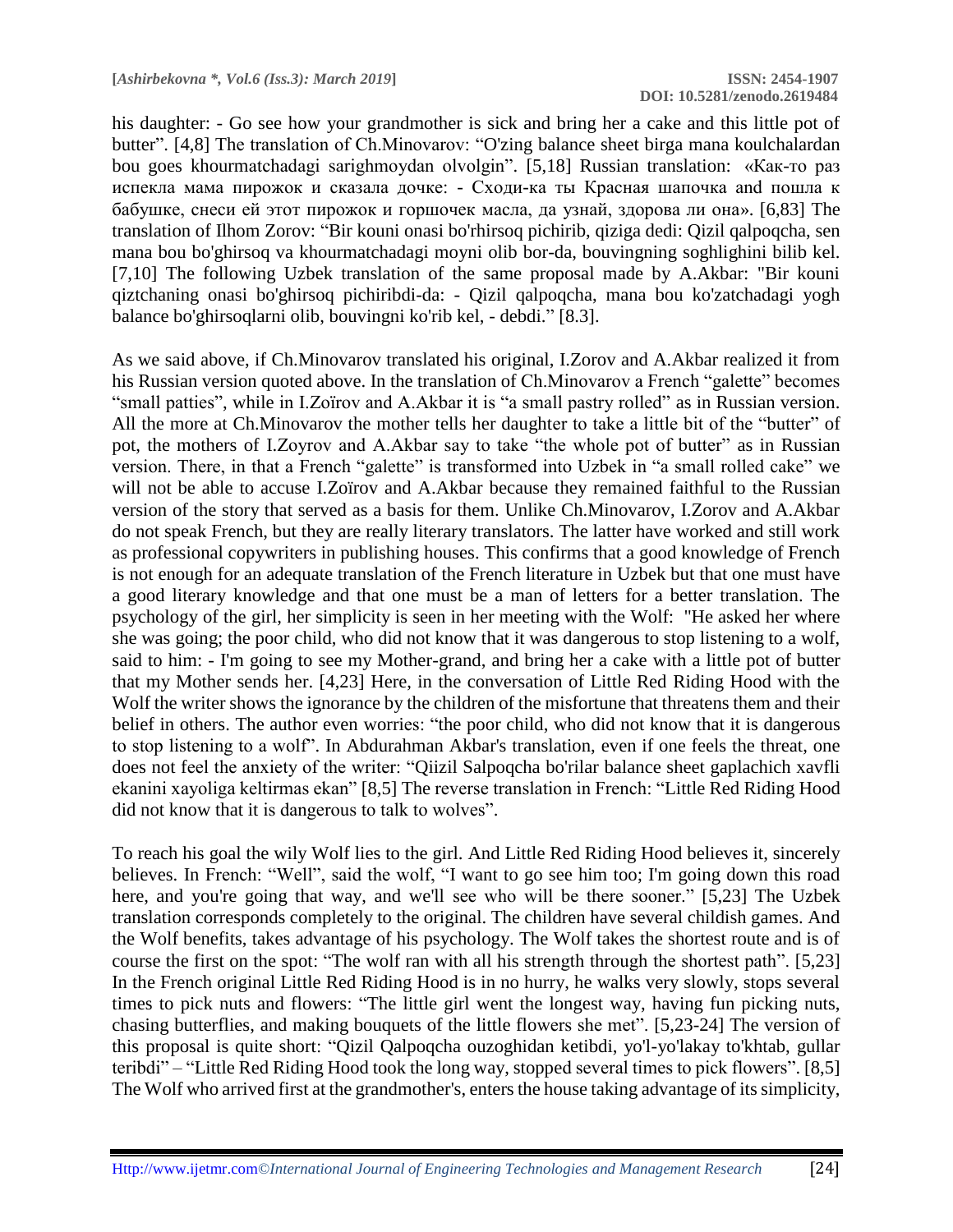"throws herself on her and swallows it immediately". [8,8] In original: "He threw himself upon the good woman, and devoured her in less than nothing; for it was more than three days since he had eaten.". [5,24] Little Red Riding Hood who arrives second at her grandmother's house chats with the Wolf behind the door. Here too we observe the simplicity of the girl. Although she is astonished by Wolf's crude voice, she still believes her grandmother. In original: "Little Red Riding Hood, who heard the big voice of the Wolf, was afraid at first, but believing that his Great Mother had a cold, answered ..." His translation: "Uning qo'pol, bo'ghiq ovozini echitgan Qizil Qalpoqtcha avvaliga qo'rqib ketibdi, keyin bouvisining chamollagani yodiga touchib ..." [8,11] There in the original Little Red Riding Hood after listening to the crude voice of Wolf believes that his "grandmother may be a cold" – believing that his Mother- great was a cold.

In the Uzbek translation she recalls that her "grandmother had a cold". The Uzbek translation is still nationalized. Pay attention. In original: "The Wolf shouted at him, softening his voice a little: - Put the cake and the little pot of butter on the crib, and come and sleep with me". In Uzbek translation: "Qiztcha ouyga kirganida ko'rpaga bourkanib olgan bo'ri: - Bo'ghirsoqni xontaxta oustiga, ko'zatchani toktchaga qo'ygin-da, o'zing yonimga kelaqol. Hoynahoy tchartchab kelgandirsan, - debdi". [\_, 11] The French crib is turned into a translation into a Uzbek "coffee table" and in the French wall one sees an Uzbek "closet" installed inside a wall. Little Red Riding Hood approached her grandmother is surprised to see her "lying undressed": "Little Red Riding Hood is disintegrating, and going to bed, where she was astonished to see how her grandmother was made in her disheveled". In the Uzbek translation this situation is absent. It does not exist not only in the translation of Abdurahmon Akbar made from the Russian version of the tale, but also in the translation of CH.Minovarov, made from the French original. In the following conversation between Little Red Riding Hood and "the Great Mother - the Wolf" we witness the clear simplicity of the little girl. In original: "She tells him: - My grandmother, how big are you? - It's better to kiss you my daughter. - My grandmother, you have big legs? "It's better to run, my child. - My grandmother, how big are you?

- It's to listen better, my child. - My grandmother, how big are you? - The better to eat you with, my dear". [5,24] His Uzbek translation: "- Bouvijon, qo'llaringiz muntcha katta? - deb so'rabdi u. - Bou seni mahkam quchoqlachim utchun, bolajonim! - Bouvijon, oyoqlaringiz muntcha katta? - Tez yugurich utchun, bolajonim! - Bouvijon, quloqlaringiz muntcha katta? - Yaxshi eshitish utchun, bolajonim! - Bouvijon, ko'zlaringiz muntcha katta? - Yaxshiroq ko'richim utchun, bolajonim! - Bouvijon, tichlaringiz muntcha katta? - Tezroq seni yeyishim utchun, bolajonim!" [8,12] The conversation of the Wolf and Little Red Riding Hood is very well translated. All shades of the original are well preserved in Uzbek. The simplicity of the girl is the cause of her misfortune - the Wolf eats it: "And saying these words, that wicked wolf flung himself upon Little Red Riding Hood, and ate it."[5,24] His Uzbek translation: "Little Red Riding Hood could not understand what it was. The wicked wolf threw himself on her and swallowed it with her little shoes and her amazing little red hat." [8,12] Here, if the translator even added "his little shoes and his little red hat amazing" absent in the original results in keeping the psychology of the girl: "Little Red Riding Hood could not understand what it was". The tale ends on a sad note: the girl's life ends tragically. As in all the tales of Ch.Perrault, "Little Red Riding Hood" also has a morality. The morality of "Little Red Riding Hood" is not as translated as in all other Uzbek translations of tales of Ch.Perrault.